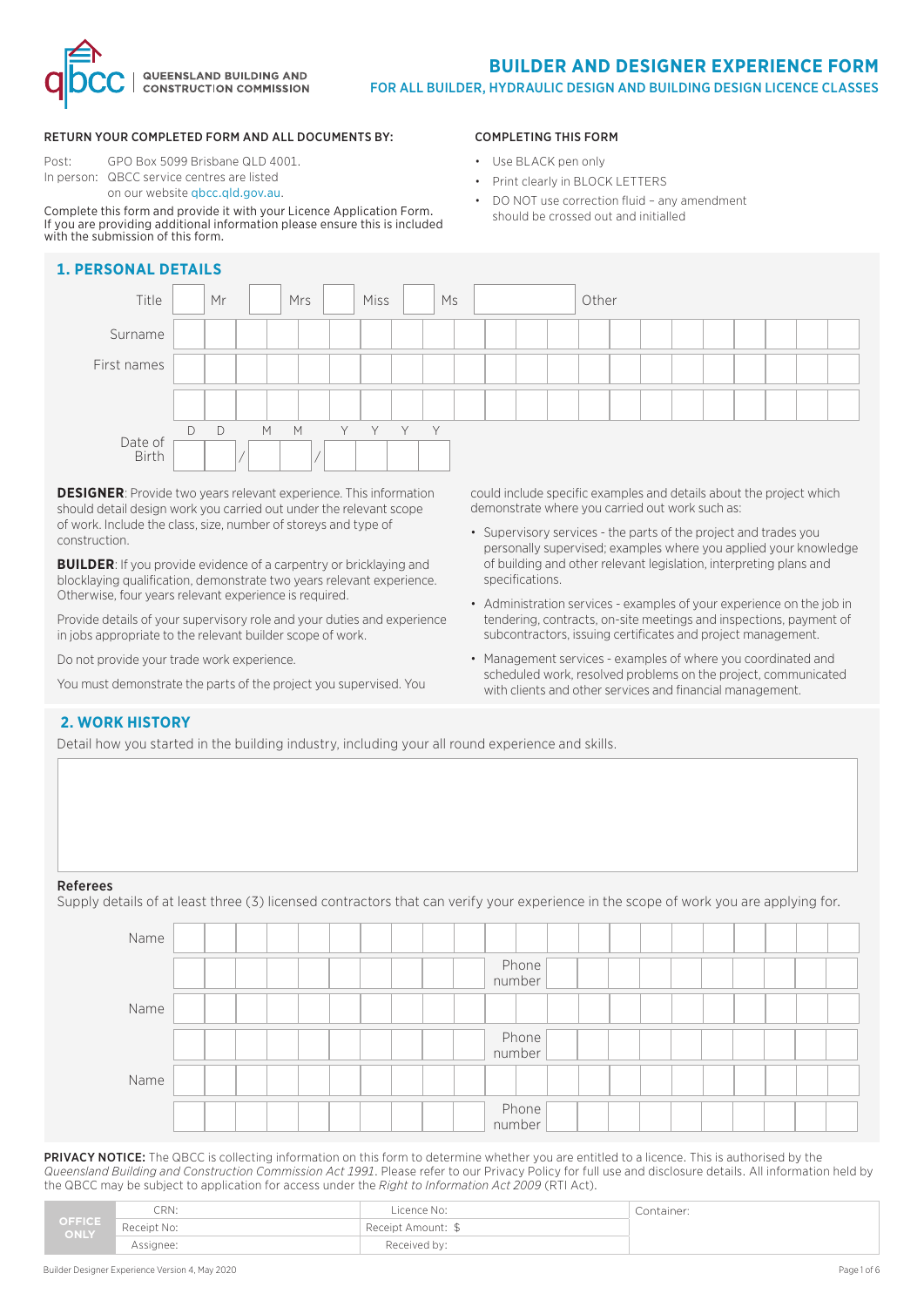

| JOB DETAILS Show your experience with examples                                                    |                                                                                                                                              |             |                |                                  |                |  |            |  |       |                |  |          |              |  |    |  |
|---------------------------------------------------------------------------------------------------|----------------------------------------------------------------------------------------------------------------------------------------------|-------------|----------------|----------------------------------|----------------|--|------------|--|-------|----------------|--|----------|--------------|--|----|--|
| Site Address                                                                                      |                                                                                                                                              |             |                |                                  |                |  |            |  |       |                |  |          |              |  |    |  |
|                                                                                                   |                                                                                                                                              |             |                |                                  |                |  |            |  |       |                |  |          |              |  |    |  |
|                                                                                                   |                                                                                                                                              |             |                |                                  |                |  |            |  | State |                |  | Postcode |              |  |    |  |
| Licensed Builder/<br>Principal contractor<br>responsible for                                      |                                                                                                                                              |             |                |                                  |                |  |            |  |       |                |  |          |              |  |    |  |
| project:<br>Employer/<br>Contractor who<br>engaged you for<br>project:                            |                                                                                                                                              |             |                |                                  |                |  |            |  |       |                |  |          |              |  |    |  |
|                                                                                                   | Y<br>$\mathsf Y$<br>Y -<br>Y<br>$M_{\odot}$<br>$M_{\odot}$<br>Y<br>$M_{\odot}$<br>$M_{\odot}$<br>Y.<br>Y<br>Y<br>Start date:<br>Finish date: |             |                |                                  |                |  |            |  |       |                |  |          |              |  |    |  |
|                                                                                                   |                                                                                                                                              |             |                |                                  |                |  |            |  |       |                |  |          |              |  |    |  |
| Description of the project:                                                                       |                                                                                                                                              |             |                |                                  |                |  |            |  |       |                |  |          |              |  |    |  |
|                                                                                                   |                                                                                                                                              |             |                |                                  |                |  |            |  |       |                |  |          |              |  |    |  |
| Rise in storeys                                                                                   | $\mathbf 1$                                                                                                                                  | $\sqrt{2}$  | $\overline{3}$ |                                  | $\overline{4}$ |  | over 4     |  |       |                |  |          |              |  |    |  |
| <b>Building class</b>                                                                             | $\mathbf 1$                                                                                                                                  | $\sqrt{2}$  | $\overline{3}$ |                                  | 4              |  | 5          |  | 6     | $\overline{7}$ |  | $\,8\,$  | $\mathcal G$ |  | 10 |  |
| Fire resisting<br>construction                                                                    | $\mathbb A$                                                                                                                                  | $\mathsf B$ |                | C (as per Table C1.1 of the BCA) |                |  |            |  |       |                |  |          |              |  |    |  |
| THE FOLLOWING QUESTIONS ARE FOR BUILDER APPLICATIONS ONLY                                         |                                                                                                                                              |             |                |                                  |                |  |            |  |       |                |  |          |              |  |    |  |
| How often were                                                                                    |                                                                                                                                              |             |                |                                  |                |  |            |  |       |                |  |          |              |  |    |  |
| you onsite?                                                                                       | daily                                                                                                                                        | weekly      |                | fortnightly                      |                |  | bi-monthly |  |       | other          |  |          |              |  |    |  |
| Provide details of your relevant experience.                                                      |                                                                                                                                              |             |                |                                  |                |  |            |  |       |                |  |          |              |  |    |  |
|                                                                                                   |                                                                                                                                              |             |                |                                  |                |  |            |  |       |                |  |          |              |  |    |  |
|                                                                                                   |                                                                                                                                              |             |                |                                  |                |  |            |  |       |                |  |          |              |  |    |  |
|                                                                                                   |                                                                                                                                              |             |                |                                  |                |  |            |  |       |                |  |          |              |  |    |  |
|                                                                                                   |                                                                                                                                              |             |                |                                  |                |  |            |  |       |                |  |          |              |  |    |  |
|                                                                                                   |                                                                                                                                              |             |                |                                  |                |  |            |  |       |                |  |          |              |  |    |  |
|                                                                                                   |                                                                                                                                              |             |                |                                  |                |  |            |  |       |                |  |          |              |  |    |  |
| Please provide the following details of a licensed builder that can verify your onsite experience |                                                                                                                                              |             |                |                                  |                |  |            |  |       |                |  |          |              |  |    |  |
| Name                                                                                              |                                                                                                                                              |             |                |                                  |                |  |            |  |       |                |  |          |              |  |    |  |
| Company                                                                                           |                                                                                                                                              |             |                |                                  |                |  |            |  |       |                |  |          |              |  |    |  |
| Licence no                                                                                        |                                                                                                                                              |             |                |                                  |                |  |            |  |       |                |  |          |              |  |    |  |
| Phone number                                                                                      |                                                                                                                                              |             |                |                                  |                |  |            |  |       |                |  |          |              |  |    |  |
| Position                                                                                          |                                                                                                                                              |             |                |                                  |                |  |            |  |       |                |  |          |              |  |    |  |
| Email                                                                                             |                                                                                                                                              |             |                |                                  |                |  |            |  |       |                |  |          |              |  |    |  |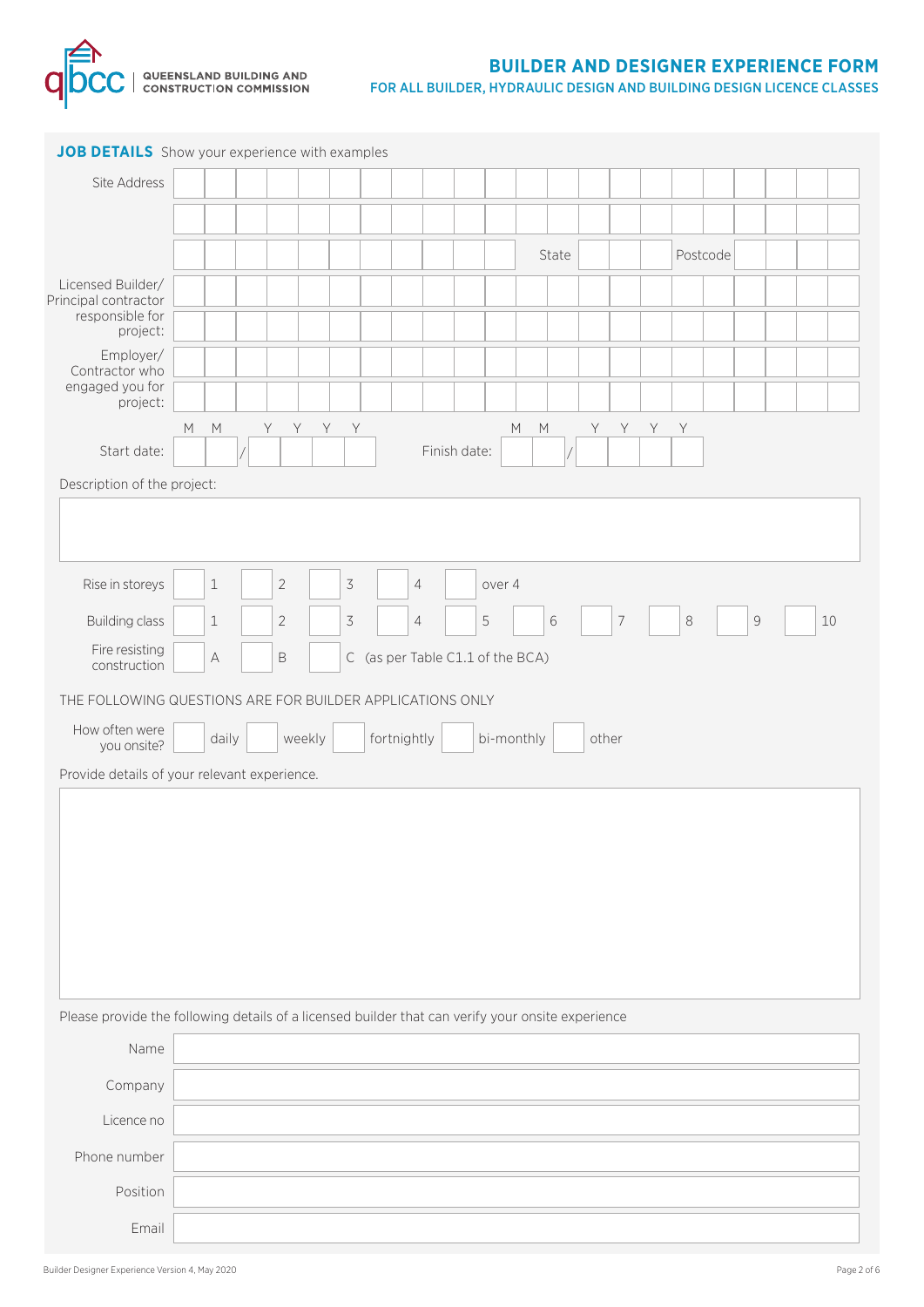

| JOB DETAILS Show your experience with examples                                                    |           |             |                |                                  |              |                            |                |     |          |              |    |
|---------------------------------------------------------------------------------------------------|-----------|-------------|----------------|----------------------------------|--------------|----------------------------|----------------|-----|----------|--------------|----|
| Site Address                                                                                      |           |             |                |                                  |              |                            |                |     |          |              |    |
|                                                                                                   |           |             |                |                                  |              |                            |                |     |          |              |    |
|                                                                                                   |           |             |                |                                  |              | State                      |                |     | Postcode |              |    |
| Licensed Builder/                                                                                 |           |             |                |                                  |              |                            |                |     |          |              |    |
| Principal contractor<br>responsible for<br>project:                                               |           |             |                |                                  |              |                            |                |     |          |              |    |
| Employer/<br>Contractor who                                                                       |           |             |                |                                  |              |                            |                |     |          |              |    |
| engaged you for<br>project:                                                                       |           |             |                |                                  |              |                            |                |     |          |              |    |
|                                                                                                   | M<br>M    | Y<br>Y.     | Y .<br>Y       |                                  |              | $M_{\odot}$<br>$M_{\odot}$ | Y .<br>Y .     | Y Y |          |              |    |
| Start date:                                                                                       |           |             |                |                                  | Finish date: |                            |                |     |          |              |    |
| Description of the project:                                                                       |           |             |                |                                  |              |                            |                |     |          |              |    |
|                                                                                                   |           |             |                |                                  |              |                            |                |     |          |              |    |
|                                                                                                   |           |             |                |                                  |              |                            |                |     |          |              |    |
| Rise in storeys                                                                                   | $\,1\,$   | $\sqrt{2}$  | $\overline{3}$ | $\overline{4}$                   | over 4       |                            |                |     |          |              |    |
| <b>Building class</b>                                                                             | $1\,$     | $\sqrt{2}$  | $\overline{3}$ | 4                                | 5            | 6                          | $\overline{7}$ |     | $\,8\,$  | $\mathcal G$ | 10 |
| Fire resisting<br>construction                                                                    | $\forall$ | $\mathsf B$ |                | C (as per Table C1.1 of the BCA) |              |                            |                |     |          |              |    |
| THE FOLLOWING QUESTIONS ARE FOR BUILDER APPLICATIONS ONLY                                         |           |             |                |                                  |              |                            |                |     |          |              |    |
| How often were                                                                                    | daily     | weekly      |                | fortnightly                      | bi-monthly   |                            | other          |     |          |              |    |
| you onsite?                                                                                       |           |             |                |                                  |              |                            |                |     |          |              |    |
| Provide details of your relevant experience.                                                      |           |             |                |                                  |              |                            |                |     |          |              |    |
|                                                                                                   |           |             |                |                                  |              |                            |                |     |          |              |    |
|                                                                                                   |           |             |                |                                  |              |                            |                |     |          |              |    |
|                                                                                                   |           |             |                |                                  |              |                            |                |     |          |              |    |
|                                                                                                   |           |             |                |                                  |              |                            |                |     |          |              |    |
|                                                                                                   |           |             |                |                                  |              |                            |                |     |          |              |    |
|                                                                                                   |           |             |                |                                  |              |                            |                |     |          |              |    |
| Please provide the following details of a licensed builder that can verify your onsite experience |           |             |                |                                  |              |                            |                |     |          |              |    |
| Name                                                                                              |           |             |                |                                  |              |                            |                |     |          |              |    |
| Company                                                                                           |           |             |                |                                  |              |                            |                |     |          |              |    |
| Licence no                                                                                        |           |             |                |                                  |              |                            |                |     |          |              |    |
| Phone number                                                                                      |           |             |                |                                  |              |                            |                |     |          |              |    |
| Position                                                                                          |           |             |                |                                  |              |                            |                |     |          |              |    |
|                                                                                                   |           |             |                |                                  |              |                            |                |     |          |              |    |
| Email                                                                                             |           |             |                |                                  |              |                            |                |     |          |              |    |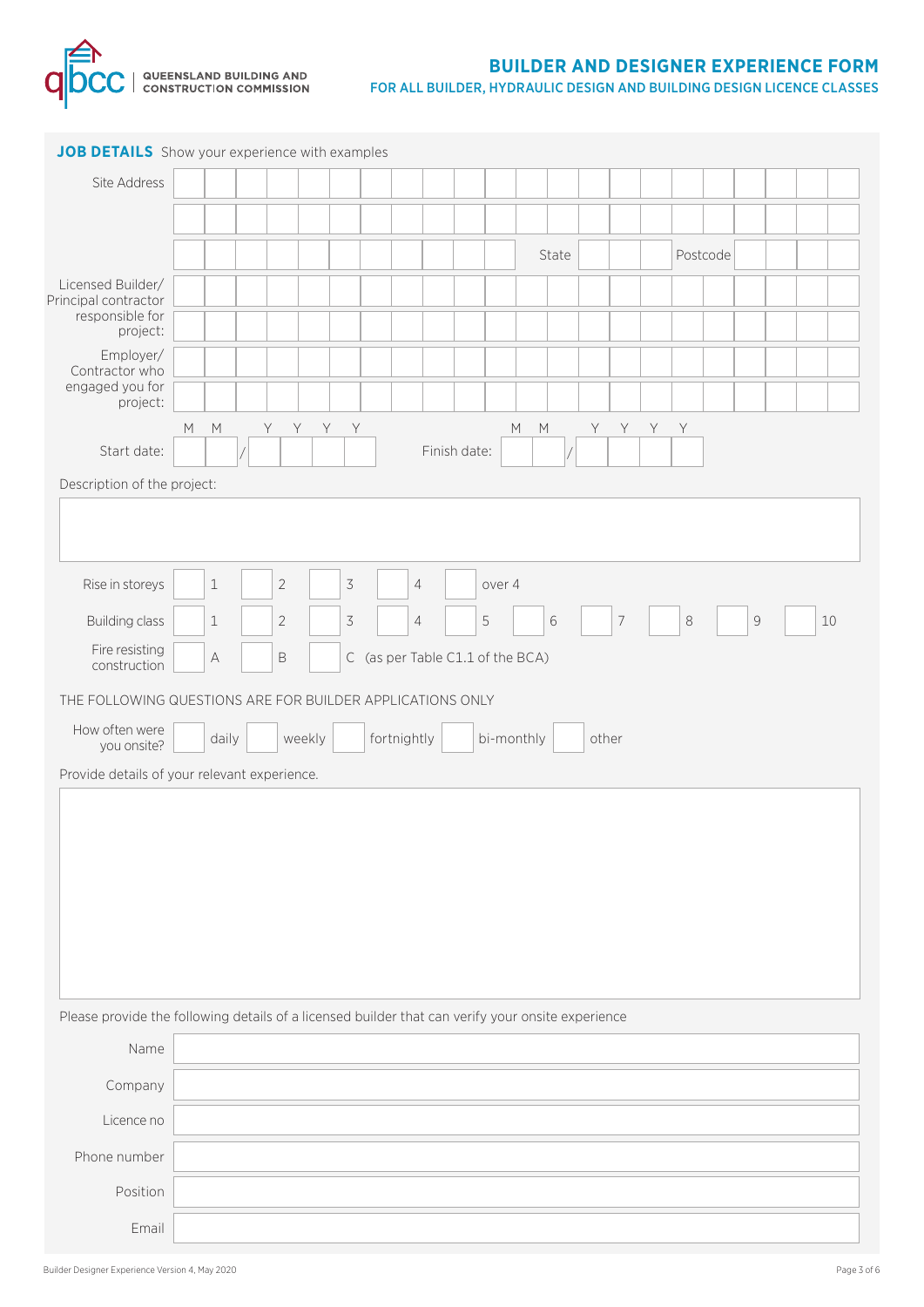

| JOB DETAILS Show your experience with examples                                                    |                                                                                                                                              |             |                |                                  |                |  |            |  |       |                |  |          |              |  |    |  |
|---------------------------------------------------------------------------------------------------|----------------------------------------------------------------------------------------------------------------------------------------------|-------------|----------------|----------------------------------|----------------|--|------------|--|-------|----------------|--|----------|--------------|--|----|--|
| Site Address                                                                                      |                                                                                                                                              |             |                |                                  |                |  |            |  |       |                |  |          |              |  |    |  |
|                                                                                                   |                                                                                                                                              |             |                |                                  |                |  |            |  |       |                |  |          |              |  |    |  |
|                                                                                                   |                                                                                                                                              |             |                |                                  |                |  |            |  | State |                |  | Postcode |              |  |    |  |
| Licensed Builder/<br>Principal contractor<br>responsible for                                      |                                                                                                                                              |             |                |                                  |                |  |            |  |       |                |  |          |              |  |    |  |
| project:<br>Employer/<br>Contractor who<br>engaged you for<br>project:                            |                                                                                                                                              |             |                |                                  |                |  |            |  |       |                |  |          |              |  |    |  |
|                                                                                                   | Y<br>$\mathsf Y$<br>Y -<br>Y<br>$M_{\odot}$<br>$M_{\odot}$<br>Y<br>$M_{\odot}$<br>$M_{\odot}$<br>Y.<br>Y<br>Y<br>Start date:<br>Finish date: |             |                |                                  |                |  |            |  |       |                |  |          |              |  |    |  |
|                                                                                                   |                                                                                                                                              |             |                |                                  |                |  |            |  |       |                |  |          |              |  |    |  |
| Description of the project:                                                                       |                                                                                                                                              |             |                |                                  |                |  |            |  |       |                |  |          |              |  |    |  |
|                                                                                                   |                                                                                                                                              |             |                |                                  |                |  |            |  |       |                |  |          |              |  |    |  |
| Rise in storeys                                                                                   | $\mathbf 1$                                                                                                                                  | $\sqrt{2}$  | $\overline{3}$ |                                  | $\overline{4}$ |  | over 4     |  |       |                |  |          |              |  |    |  |
| <b>Building class</b>                                                                             | $\mathbf 1$                                                                                                                                  | $\sqrt{2}$  | $\overline{3}$ |                                  | 4              |  | 5          |  | 6     | $\overline{7}$ |  | $\,8\,$  | $\mathcal G$ |  | 10 |  |
| Fire resisting<br>construction                                                                    | $\mathbb A$                                                                                                                                  | $\mathsf B$ |                | C (as per Table C1.1 of the BCA) |                |  |            |  |       |                |  |          |              |  |    |  |
| THE FOLLOWING QUESTIONS ARE FOR BUILDER APPLICATIONS ONLY                                         |                                                                                                                                              |             |                |                                  |                |  |            |  |       |                |  |          |              |  |    |  |
| How often were                                                                                    |                                                                                                                                              |             |                |                                  |                |  |            |  |       |                |  |          |              |  |    |  |
| you onsite?                                                                                       | daily                                                                                                                                        | weekly      |                | fortnightly                      |                |  | bi-monthly |  |       | other          |  |          |              |  |    |  |
| Provide details of your relevant experience.                                                      |                                                                                                                                              |             |                |                                  |                |  |            |  |       |                |  |          |              |  |    |  |
|                                                                                                   |                                                                                                                                              |             |                |                                  |                |  |            |  |       |                |  |          |              |  |    |  |
|                                                                                                   |                                                                                                                                              |             |                |                                  |                |  |            |  |       |                |  |          |              |  |    |  |
|                                                                                                   |                                                                                                                                              |             |                |                                  |                |  |            |  |       |                |  |          |              |  |    |  |
|                                                                                                   |                                                                                                                                              |             |                |                                  |                |  |            |  |       |                |  |          |              |  |    |  |
|                                                                                                   |                                                                                                                                              |             |                |                                  |                |  |            |  |       |                |  |          |              |  |    |  |
|                                                                                                   |                                                                                                                                              |             |                |                                  |                |  |            |  |       |                |  |          |              |  |    |  |
| Please provide the following details of a licensed builder that can verify your onsite experience |                                                                                                                                              |             |                |                                  |                |  |            |  |       |                |  |          |              |  |    |  |
| Name                                                                                              |                                                                                                                                              |             |                |                                  |                |  |            |  |       |                |  |          |              |  |    |  |
| Company                                                                                           |                                                                                                                                              |             |                |                                  |                |  |            |  |       |                |  |          |              |  |    |  |
| Licence no                                                                                        |                                                                                                                                              |             |                |                                  |                |  |            |  |       |                |  |          |              |  |    |  |
| Phone number                                                                                      |                                                                                                                                              |             |                |                                  |                |  |            |  |       |                |  |          |              |  |    |  |
| Position                                                                                          |                                                                                                                                              |             |                |                                  |                |  |            |  |       |                |  |          |              |  |    |  |
| Email                                                                                             |                                                                                                                                              |             |                |                                  |                |  |            |  |       |                |  |          |              |  |    |  |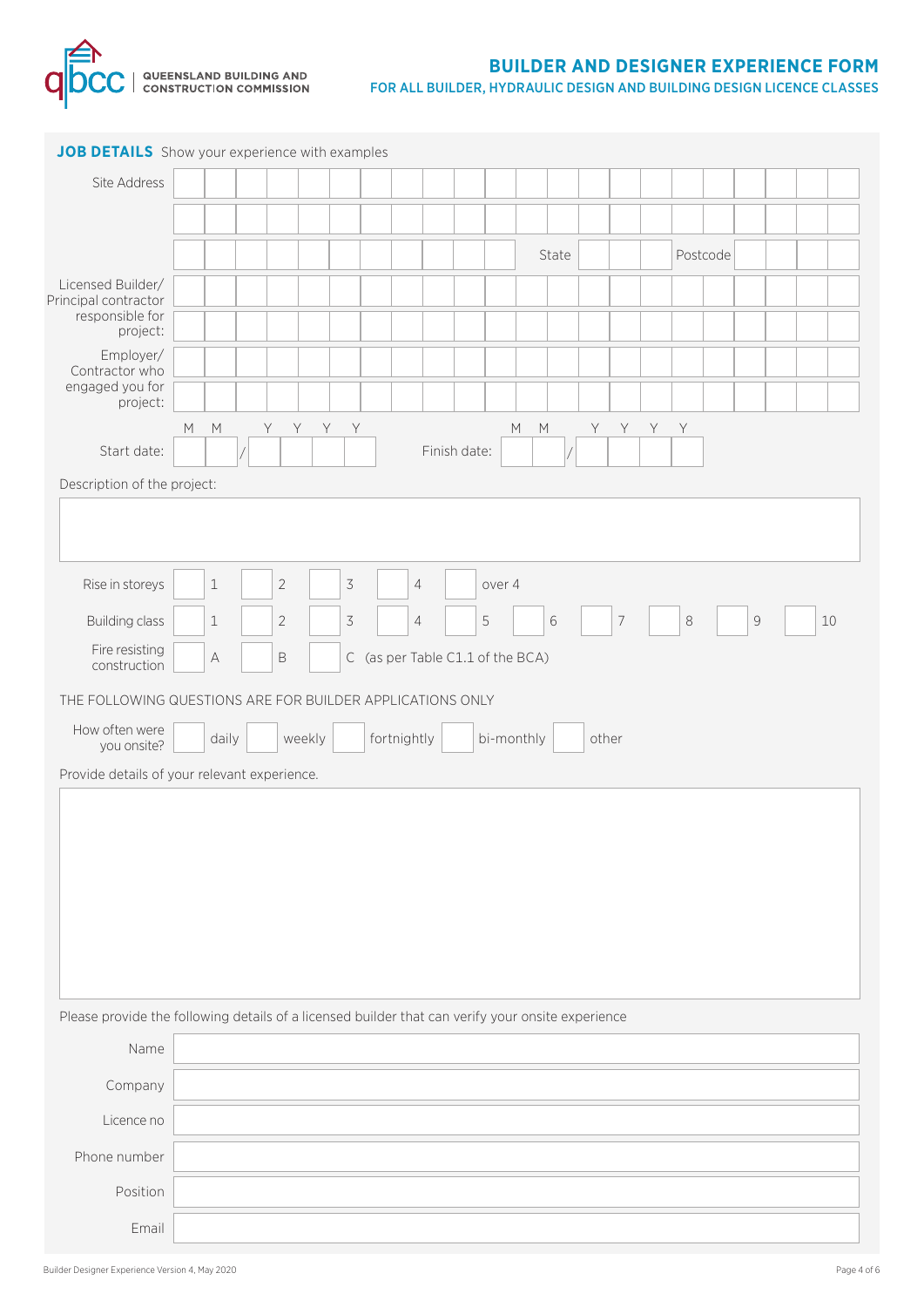

| JOB DETAILS Show your experience with examples                                                    |                                                                                                                                              |             |                |                                  |                |  |            |  |       |                |  |          |              |  |    |  |
|---------------------------------------------------------------------------------------------------|----------------------------------------------------------------------------------------------------------------------------------------------|-------------|----------------|----------------------------------|----------------|--|------------|--|-------|----------------|--|----------|--------------|--|----|--|
| Site Address                                                                                      |                                                                                                                                              |             |                |                                  |                |  |            |  |       |                |  |          |              |  |    |  |
|                                                                                                   |                                                                                                                                              |             |                |                                  |                |  |            |  |       |                |  |          |              |  |    |  |
|                                                                                                   |                                                                                                                                              |             |                |                                  |                |  |            |  | State |                |  | Postcode |              |  |    |  |
| Licensed Builder/<br>Principal contractor<br>responsible for                                      |                                                                                                                                              |             |                |                                  |                |  |            |  |       |                |  |          |              |  |    |  |
| project:<br>Employer/<br>Contractor who<br>engaged you for<br>project:                            |                                                                                                                                              |             |                |                                  |                |  |            |  |       |                |  |          |              |  |    |  |
|                                                                                                   | Y<br>$\mathsf Y$<br>Y -<br>Y<br>$M_{\odot}$<br>$M_{\odot}$<br>Y<br>$M_{\odot}$<br>$M_{\odot}$<br>Y.<br>Y<br>Y<br>Start date:<br>Finish date: |             |                |                                  |                |  |            |  |       |                |  |          |              |  |    |  |
|                                                                                                   |                                                                                                                                              |             |                |                                  |                |  |            |  |       |                |  |          |              |  |    |  |
| Description of the project:                                                                       |                                                                                                                                              |             |                |                                  |                |  |            |  |       |                |  |          |              |  |    |  |
|                                                                                                   |                                                                                                                                              |             |                |                                  |                |  |            |  |       |                |  |          |              |  |    |  |
| Rise in storeys                                                                                   | $\mathbf 1$                                                                                                                                  | $\sqrt{2}$  | $\overline{3}$ |                                  | $\overline{4}$ |  | over 4     |  |       |                |  |          |              |  |    |  |
| <b>Building class</b>                                                                             | $\mathbf 1$                                                                                                                                  | $\sqrt{2}$  | $\overline{3}$ |                                  | 4              |  | 5          |  | 6     | $\overline{7}$ |  | $\,8\,$  | $\mathcal G$ |  | 10 |  |
| Fire resisting<br>construction                                                                    | $\mathbb A$                                                                                                                                  | $\mathsf B$ |                | C (as per Table C1.1 of the BCA) |                |  |            |  |       |                |  |          |              |  |    |  |
| THE FOLLOWING QUESTIONS ARE FOR BUILDER APPLICATIONS ONLY                                         |                                                                                                                                              |             |                |                                  |                |  |            |  |       |                |  |          |              |  |    |  |
| How often were                                                                                    |                                                                                                                                              |             |                |                                  |                |  |            |  |       |                |  |          |              |  |    |  |
| you onsite?                                                                                       | daily                                                                                                                                        | weekly      |                | fortnightly                      |                |  | bi-monthly |  |       | other          |  |          |              |  |    |  |
| Provide details of your relevant experience.                                                      |                                                                                                                                              |             |                |                                  |                |  |            |  |       |                |  |          |              |  |    |  |
|                                                                                                   |                                                                                                                                              |             |                |                                  |                |  |            |  |       |                |  |          |              |  |    |  |
|                                                                                                   |                                                                                                                                              |             |                |                                  |                |  |            |  |       |                |  |          |              |  |    |  |
|                                                                                                   |                                                                                                                                              |             |                |                                  |                |  |            |  |       |                |  |          |              |  |    |  |
|                                                                                                   |                                                                                                                                              |             |                |                                  |                |  |            |  |       |                |  |          |              |  |    |  |
|                                                                                                   |                                                                                                                                              |             |                |                                  |                |  |            |  |       |                |  |          |              |  |    |  |
|                                                                                                   |                                                                                                                                              |             |                |                                  |                |  |            |  |       |                |  |          |              |  |    |  |
| Please provide the following details of a licensed builder that can verify your onsite experience |                                                                                                                                              |             |                |                                  |                |  |            |  |       |                |  |          |              |  |    |  |
| Name                                                                                              |                                                                                                                                              |             |                |                                  |                |  |            |  |       |                |  |          |              |  |    |  |
| Company                                                                                           |                                                                                                                                              |             |                |                                  |                |  |            |  |       |                |  |          |              |  |    |  |
| Licence no                                                                                        |                                                                                                                                              |             |                |                                  |                |  |            |  |       |                |  |          |              |  |    |  |
| Phone number                                                                                      |                                                                                                                                              |             |                |                                  |                |  |            |  |       |                |  |          |              |  |    |  |
| Position                                                                                          |                                                                                                                                              |             |                |                                  |                |  |            |  |       |                |  |          |              |  |    |  |
| Email                                                                                             |                                                                                                                                              |             |                |                                  |                |  |            |  |       |                |  |          |              |  |    |  |